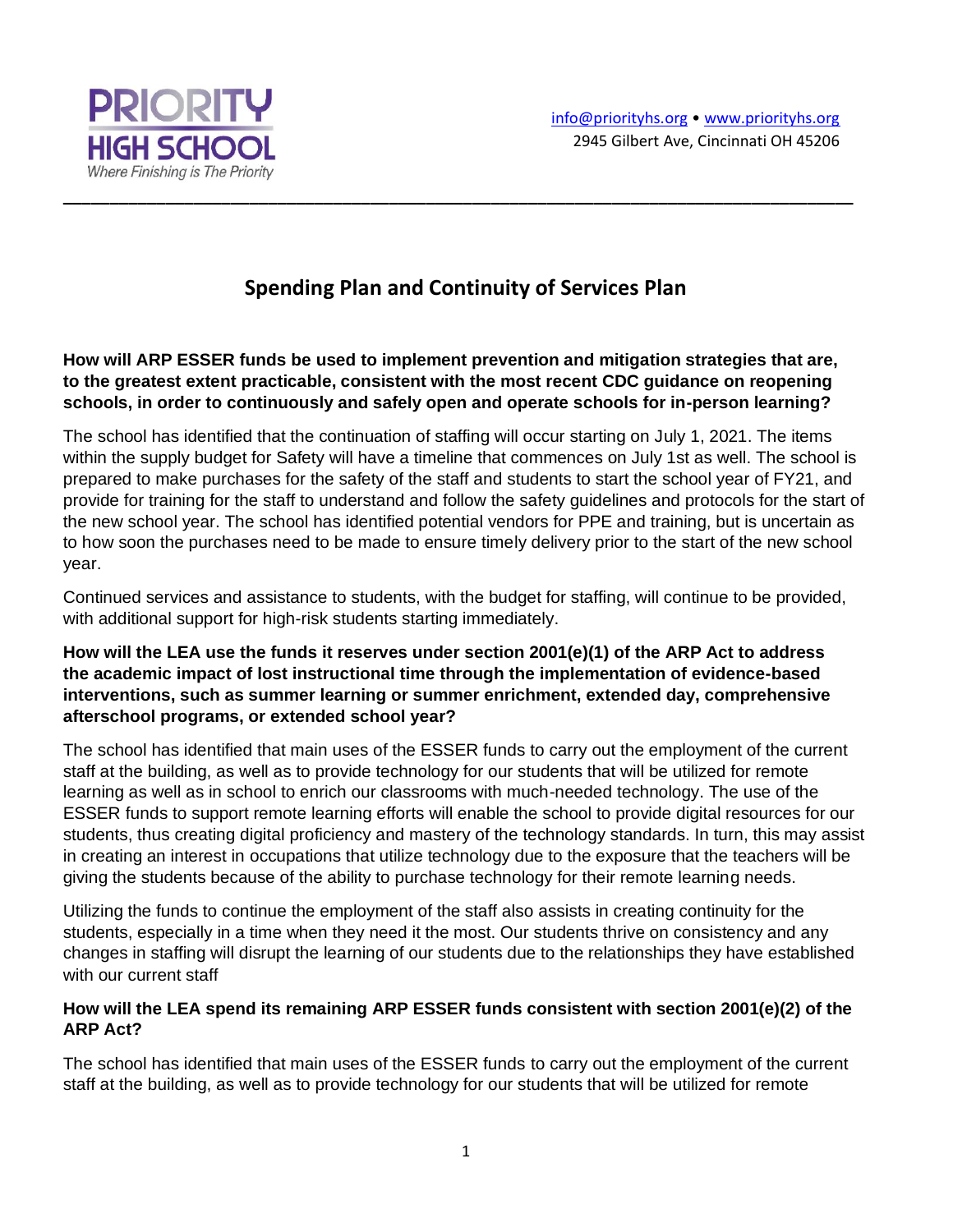learning as well as in school to enrich our classrooms with much-needed technology. The use of the ESSER funds to support remote learning efforts will enable the school to provide digital resources for our students, thus creating digital proficiency and mastery of the technology standards. In turn, this may assist in creating an interest in occupations that utilize technology due to the exposure that the teachers will be giving the students because of the ability to purchase technology for their remote learning needs.

Utilizing the funds to continue the employment of the staff also assists in creating continuity for the students, especially in a time when they need it the most. Our students thrive on consistency and any changes in staffing will disrupt the learning of our students due to the relationships they have established with our current staff.

**How will the LEA ensure that the interventions it implements, including but not limited to the interventions implemented under section 2001(e)(1) of the ARP Act to address the academic impact of lost instructional time, will respond to the academic, social, emotional, and mental health needs of all students, and particularly those students disproportionately impacted by the COVID-19 pandemic, including students from low-income families, students of color, English learners, children with disabilities, students experiencing homelessness, children in foster care, and migratory students.**

School plans to have several people made of stakeholders, board members, and community partners to ensure to follow through with Esser Funds

Utilizing the funds to continue the employment of the staff also assists in creating continuity for the students, especially in a time when they need it the most. Our students thrive on consistency and any changes in staffing will disrupt the learning of our students due to the relationships they have established with our current staff.

#### **Briefly describe how the LEA determined its most important educational needs as a result of COVID-19.**

All staff that is employed by the school will receive training and guidance on providing remote learning to students. The use of "Supplies - Instruction" will account for any programs that will be used for remote learning opportunities, as well as the budget allocated for "PS - Instruction" will enable the school to continue to employ the staff and it's current staffing so that they can provide remote learning for the students.

In addition, the money allocated into "Supplies - Instruction" will be utilized to purchase additional technology for the potential of one-on-one devices for students. The school anticipates at least being able to provide one device per family while being supported by instruction through the use of packets in combination with technology.

#### **Briefly describe the LEA's proposed timeline for providing services and assistance to students and staff with these funds.**

With these funds the school will implement starting in 21-22 school year. The schools has had several meetings to discuss how to utilize funds.

## **Briefly describe the extent to which the LEA intends to use ARP ESSER funds to promote remote learning.**

All staff that is employed by the school will receive training and guidance on providing remote learning to students. The use of "Supplies - Instruction" will account for any programs that will be used for remote